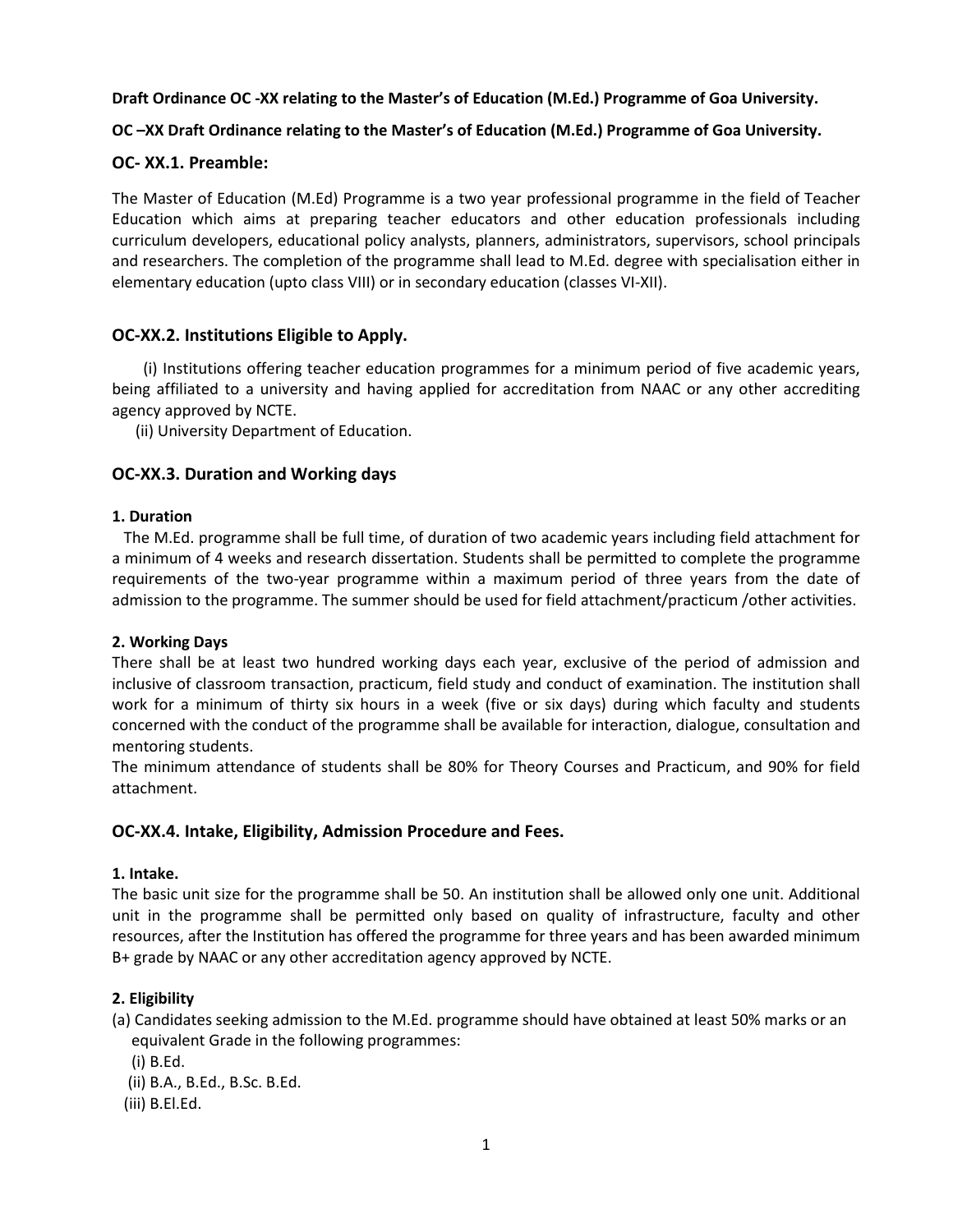- (iv) D. El. Ed. With an undergraduate degree (with 50% marks in each)
- (b) Reservation and relaxation for SC/ST/OBC/PWD and other applicable categories shall be as per the rules of the Central Government whichever is applicable.

# **3. Admission Procedure**

 Admission shall be made on merit on the basis of the marks obtained in the qualifying examination and in the entrance examination or any other selection process as per the policy of the State Government/Central Government /University/UT Administration.

# **4. Fees**

The Institution shall charge only such fee as prescribed by the affiliating body/state government concerned in accordance with provisions of National Council for Teacher Education (NCTE) (Guidelines for regulations of tuition fees and other fees chargeable by unaided teacher education institutions) Regulations 2002, as amended from time to time and shall not charge donations, capitation fee etc from the students.

# **OC-XX.5.0 Objectives of the M.Ed. Programme**

The students will be helped to:

- Develop a multi-disciplinary perspective of education.
- Acquire professional skills and competencies to function as a teacher educator at either elementary or secondary level of schooling.
- Acquire professional skills and competencies needed for a specialist in at least one thematic area of education
- Understand how concepts theories/issues drawn from disciplines cognate to education, i.e. Psychology, Sociology, Philosophy, Economics and Management etc; could be used/practiced suitably in the perspectives of teaching-learning in schools.
- Appreciate the challenge of theorizing education and identify relationship between theory and practices;
- Develop a rational conceptualization of educational research;
- Integrate information and communication technology in teaching-learning and training transaction;
- Equip the students with different innovative modes of training transaction.

# **OC-XX. 6.0 COURSE STRUCTURE**

1. The 2-Year (4 Semester) programme offered is titled **'Master of Education'** leading to the degree **M. Ed.** The programme shall be offered as a post graduate programme of the Goa University with Choice Based Credit System.

# 2. Credit System

For successful completion of the M.Ed. course a student is required to complete a minimum of 80 credits. The scheme of the course for the four semesters and the Inter-Semester Break of M.Ed. Programme shall be as under:

The curriculum of the 2-year M. Ed. will comprise of the following components-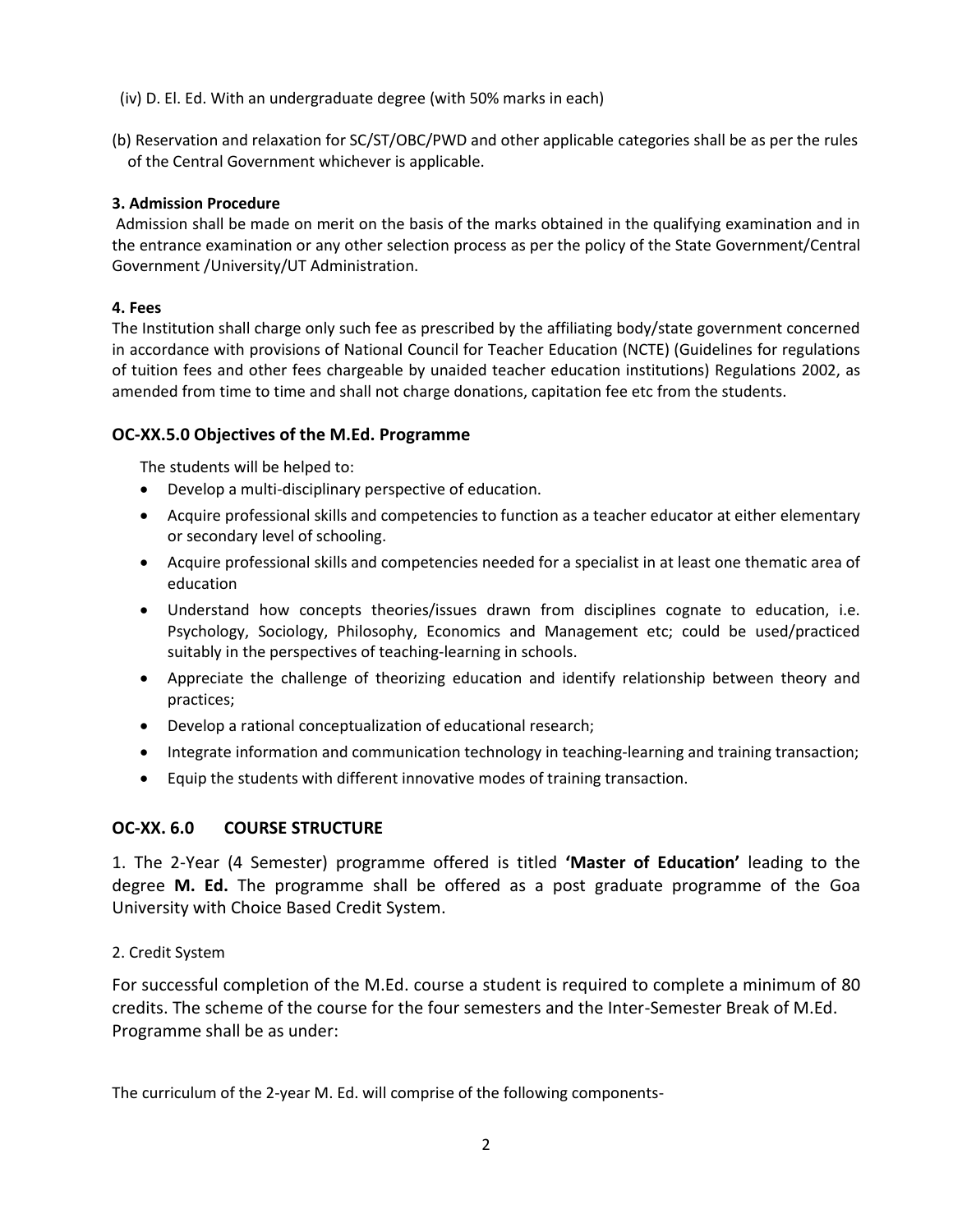| Major<br>components     | <b>Areas Covered</b>                             | <b>Description</b>                             | <b>Credit</b><br><b>Allocation</b> |
|-------------------------|--------------------------------------------------|------------------------------------------------|------------------------------------|
| <b>Common Core</b>      | Perspective Courses (PC)                         | PC1, PC2, PC3, PC4, PC5, PC6                   | 4 Credits for                      |
| (Theory and             |                                                  |                                                | each paper                         |
| Practicum               | Tool Courses (TC)                                | TC <sub>1</sub>                                | 1 Credit                           |
| included)               |                                                  | TC <sub>2</sub>                                | 1 Credit                           |
|                         |                                                  | TC <sub>3</sub>                                | 4 Credits                          |
|                         |                                                  | TC4                                            | 4 Credits                          |
|                         |                                                  | TC <sub>5</sub>                                | 2 Credits                          |
|                         | <b>Teacher Education</b>                         | <b>TEC1-Teacher Education 1</b>                | 4 Credits                          |
|                         | Courses (TEC)                                    | <b>TEC2-Teacher Education II</b>               | 4 Credits                          |
| <b>Specialisations</b>  | Core Course Specialization                       | CCS1-Elementary / Secondary Education - I      | 4 Credits                          |
| (Theory and             | (CCS)                                            | CCS2-Elementary / Secondary Education - II     | 4 Credits                          |
| Practicum               | <b>Thematic Specialization</b>                   | TS1-Thematic Specialization -I                 | 4 Credits                          |
| included)               | (TS) Any one cluster from                        | TS2-Thematic Specialization -II                | 4 Credits                          |
|                         | the following such as:                           | TS3-Thematic Specialization -III               | 4 Credits                          |
|                         | 1. Educational                                   |                                                |                                    |
|                         | Management,                                      |                                                |                                    |
|                         | Administration and                               |                                                |                                    |
|                         | Leadership                                       |                                                |                                    |
|                         | 2. Curriculum, Pedagogy                          |                                                |                                    |
|                         | and Assessment                                   |                                                |                                    |
|                         | 3. Educational Technology                        |                                                |                                    |
|                         | and ICT                                          |                                                |                                    |
|                         | 4. Inclusive Education                           |                                                |                                    |
|                         | 5. Programme Planning,                           |                                                |                                    |
|                         | Implementation,                                  |                                                |                                    |
|                         | Monitoring and                                   |                                                |                                    |
|                         | Evaluation                                       |                                                |                                    |
|                         | 6. Guidance and Counseling                       |                                                |                                    |
| Internship/Field        | In Teacher Education<br>$\overline{\phantom{a}}$ | Field internship/attachment in:                | 8 Credits (4                       |
| <b>Attachment</b>       | In Thematic                                      | 1. A Teacher Education Institution, and        | Credits each)                      |
|                         | Specialisation                                   | 2. The area of specialisation                  |                                    |
| <b>Research leading</b> | Related to specialisation or                     | Students (in close mentorship of a faculty     | 8 Credits                          |
| to Dissertation         | Perspectives                                     | Member) learns to plan and conduct a research, |                                    |
|                         |                                                  | and write a dissertation.                      |                                    |
|                         |                                                  |                                                | <b>80 Credits</b>                  |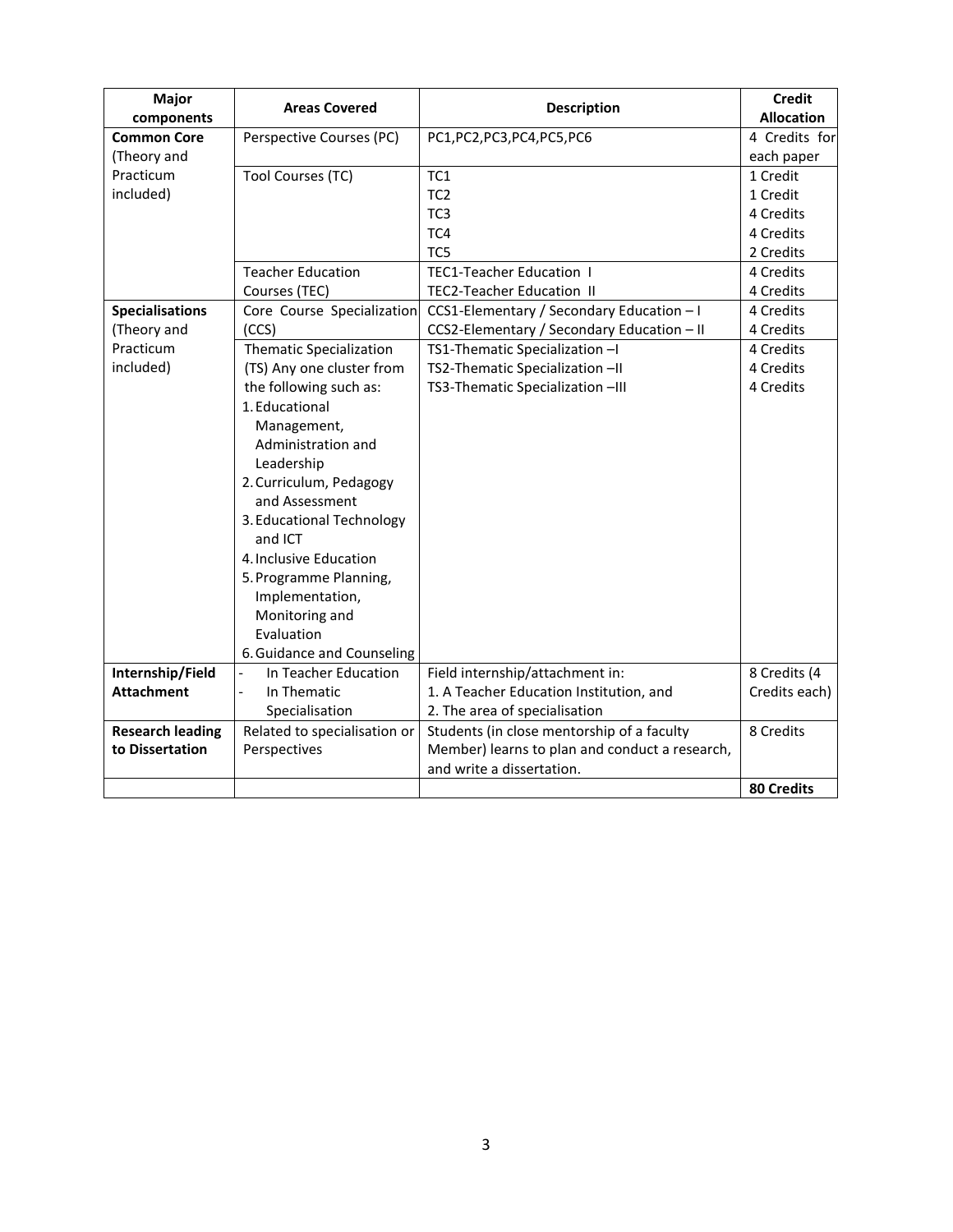#### 3. Semester wise distribution of courses

| Semester-I        | $\mathsf{Cr}$ | Semester-II        | cr | Semester-III        | Cr | Semester-IV      | cr |
|-------------------|---------------|--------------------|----|---------------------|----|------------------|----|
| 18                |               | 20                 |    | 20                  |    | 22               |    |
| PC <sub>1</sub>   | 4             | TC3                | 4  | TC4                 | 4  | TC <sub>5</sub>  | 2  |
| TEC1              | 4             | TS1-Thematic       | 4  | CCS <sub>2</sub>    | 4  | PC <sub>5</sub>  | 4  |
|                   |               | Specialization -   |    |                     |    |                  |    |
| PC <sub>2</sub> - | 4             | PC <sub>3</sub>    | 4  | PC <sub>4</sub>     | 4  | TEC <sub>2</sub> | 4  |
| CCS1-             | 4             | TS2-Thematic       | 4  | TS3-Thematic        | 4  | PC <sub>6</sub>  | 4  |
|                   |               | Specialization-II  |    | Specialization -III |    |                  |    |
| $TC1-$            | 1             | $TE$ – Internship* | 4  | $TS$ – Internship*  | 4  | Dissertation#    | 8  |
| TC <sub>2</sub>   | 1             |                    |    |                     |    |                  |    |
| <b>Credits</b>    | 18            |                    | 20 |                     | 20 |                  | 22 |

\* The course may be organised in workshop mode either during the semester or during Inter Semester Break (ISB) or a period involving both ISB and the Semester.

# Dissertation work shall commence from semester II and shall be completed by the end of semester IV.

# 4. Self-Study Courses

- a) A student may opt for a course offered in any other thematic specialisation as a self-study course. He/she has to undertake all assignments and other modes of assessment in the same semester in which the course is offered to other students.
- b) While selecting the number of self-study courses in a semester, it may be so done as to ensure that the total credits for the semester shall not exceed 24 credits.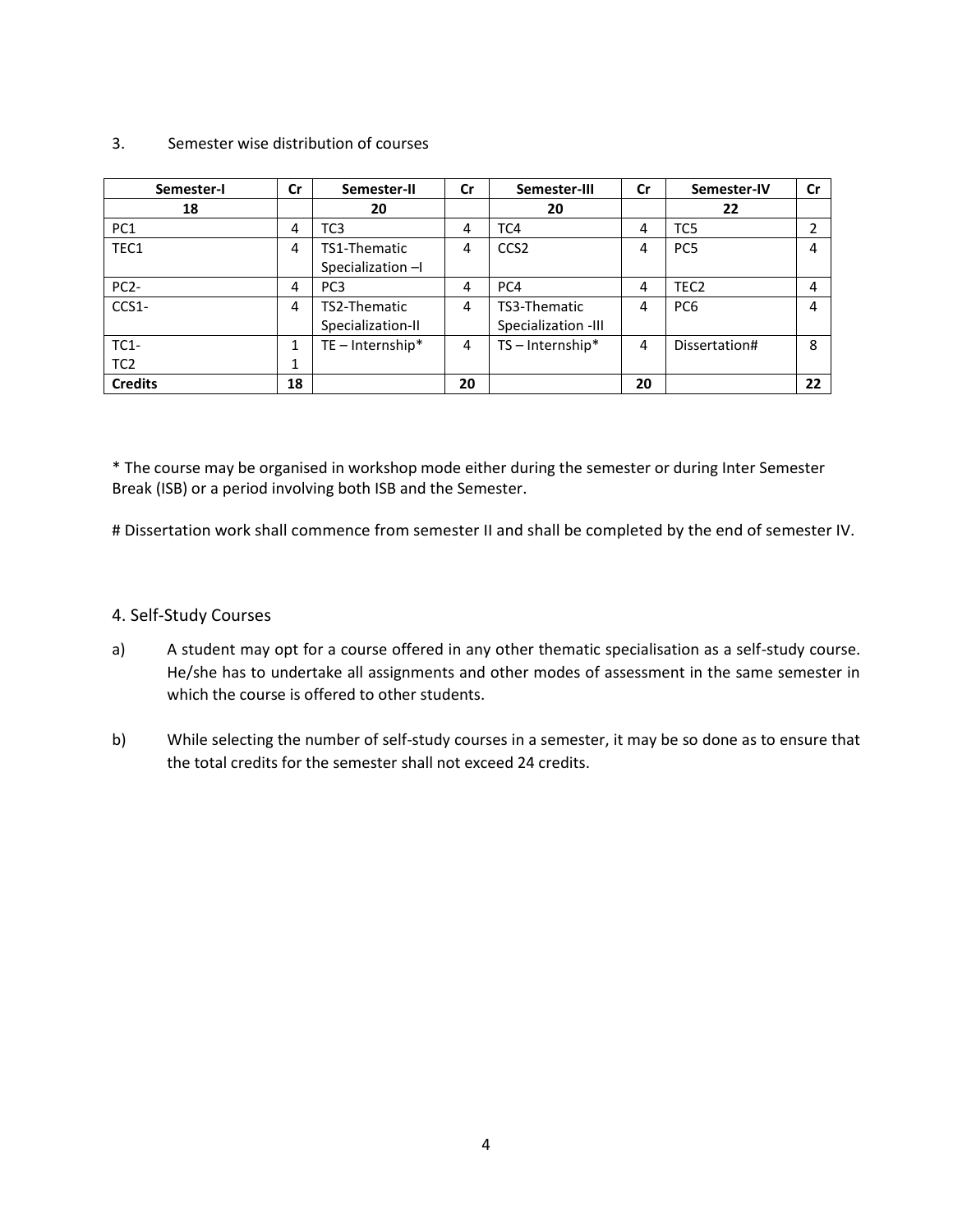# **OC-XX.7.0 Scheme of Examination**

- 1. There shall be a University Examination at the end of each semester.
- 2. Detailed Scheme of Examination along with course titles and breakup of marks course wise is as given below.

| <b>Sem</b>     |                          |                    | <b>Sessional</b> |                | Semester          | Total |
|----------------|--------------------------|--------------------|------------------|----------------|-------------------|-------|
|                | Course No.               | <b>Subject</b>     | $C_1$            | C <sub>2</sub> | EndC <sub>3</sub> |       |
| $\mathbf{I}$   | GUMED-PC1                |                    | 25               | 25             | 50                | 100   |
|                | GUMED-PC2                |                    | 25               | 25             | 50                | 100   |
|                | <b>GUMED-TEC1</b>        |                    | 25               | 25             | 50                | 100   |
|                | GUMED-CLS-ELE1/          |                    | 25               | 25             | 50                | 100   |
|                | GUMED-CLS-SEC1           |                    |                  |                |                   |       |
|                | GUMED-TC1                |                    |                  | 25             |                   | 25    |
|                | GUMED-TC2                |                    |                  | 25             |                   | 25    |
|                |                          | <b>Total</b>       |                  |                |                   | 450   |
| Ш              | GUMED - PC3              |                    | 25               | 25             | 50                | 100   |
|                | GUMED - TC3              |                    | 25               | 25             | 50                | 100   |
|                | <b>GUMED - TS-EMAL1</b>  |                    | 25               | 25             | 50                | 100   |
|                | <b>GUMED - TS-CPA1</b>   |                    | 25               | 25             | 50                | 100   |
|                | <b>GUMED - TS-ETICT1</b> |                    | 25               | 25             | 50                | 100   |
|                | GUMED - TS-IE1           |                    | 25               | 25             | 50                | 100   |
|                | <b>GUMED - TS-PPIME1</b> |                    | 25               | 25             | 50                | 100   |
|                | GUMED - TS-GC1           |                    | 25               | 25             | 50                | 100   |
|                | <b>GUMED - TS-EMAL2</b>  |                    | 25               | 25             | 50                | 100   |
|                | GUMED - TS-CPA2          |                    | 25               | 25             | 50                | 100   |
|                | <b>GUMED - TS-ETICT2</b> |                    |                  |                |                   |       |
|                | GUMED - TS-IE2           |                    | 25               | 25             | 50                | 100   |
|                | <b>GUMED - TS-PPIME2</b> |                    | 25               | 25             | 50                | 100   |
|                | GUMED - TS-GC2           |                    | 25               | 25             | 50                | 100   |
|                | <b>GUMED -TE-INT</b>     |                    |                  |                |                   | 100   |
|                |                          | <b>Total</b>       |                  |                |                   | 500   |
| $\mathbf{m}$   | GUMED - PC4              |                    | 25               | 25             | 50                | 100   |
|                | GUMED - TC4              |                    | 25               | 25             | 50                | 100   |
|                |                          |                    | 25               | 25             | 50                | 100   |
|                | GUMED-CLS-ELE2/          |                    |                  |                |                   |       |
|                | GUMED-CLS-SEC2           |                    | 25               | 25             | 50                | 100   |
|                | <b>GUMED - TS-EMAL3</b>  |                    | 25               | 25             | 50                |       |
|                | GUMED - TS-CPA3          |                    |                  |                |                   | 100   |
|                | <b>GUMED - TS-ETICT3</b> |                    | 25               | 25             | 50                | 100   |
|                | GUMED - TS-IE3           |                    | 25               | 25             | 50                | 100   |
|                | <b>GUMED - TS-PPIME3</b> |                    | 25               | 25             | 50                | 100   |
|                | GUMED - TS-GC3           |                    | 25               | 25             | 50                | 100   |
|                | <b>GUMED -TS-INT</b>     |                    |                  |                |                   | 100   |
|                |                          | <b>Total</b>       |                  |                |                   | 500   |
| $\overline{N}$ | GUMED - PC5              |                    | $25\,$           | 25             | 50                | 100   |
|                | GUMED - PC6              |                    | 25               | 25             | 50                | 100   |
|                | GUMED-TEC2               |                    | 25               | 25             | 50                | 100   |
|                | GUMED-TC5                |                    |                  | 50             |                   | 50    |
|                | GUMED-TC6                | Dissertation       | 50               | 50             | 100               | 200   |
|                |                          | <b>Total</b>       |                  |                |                   | 550   |
|                |                          | <b>GRAND TOTAL</b> |                  |                |                   | 2000  |

#### *SCHEME OF EXAMINATION*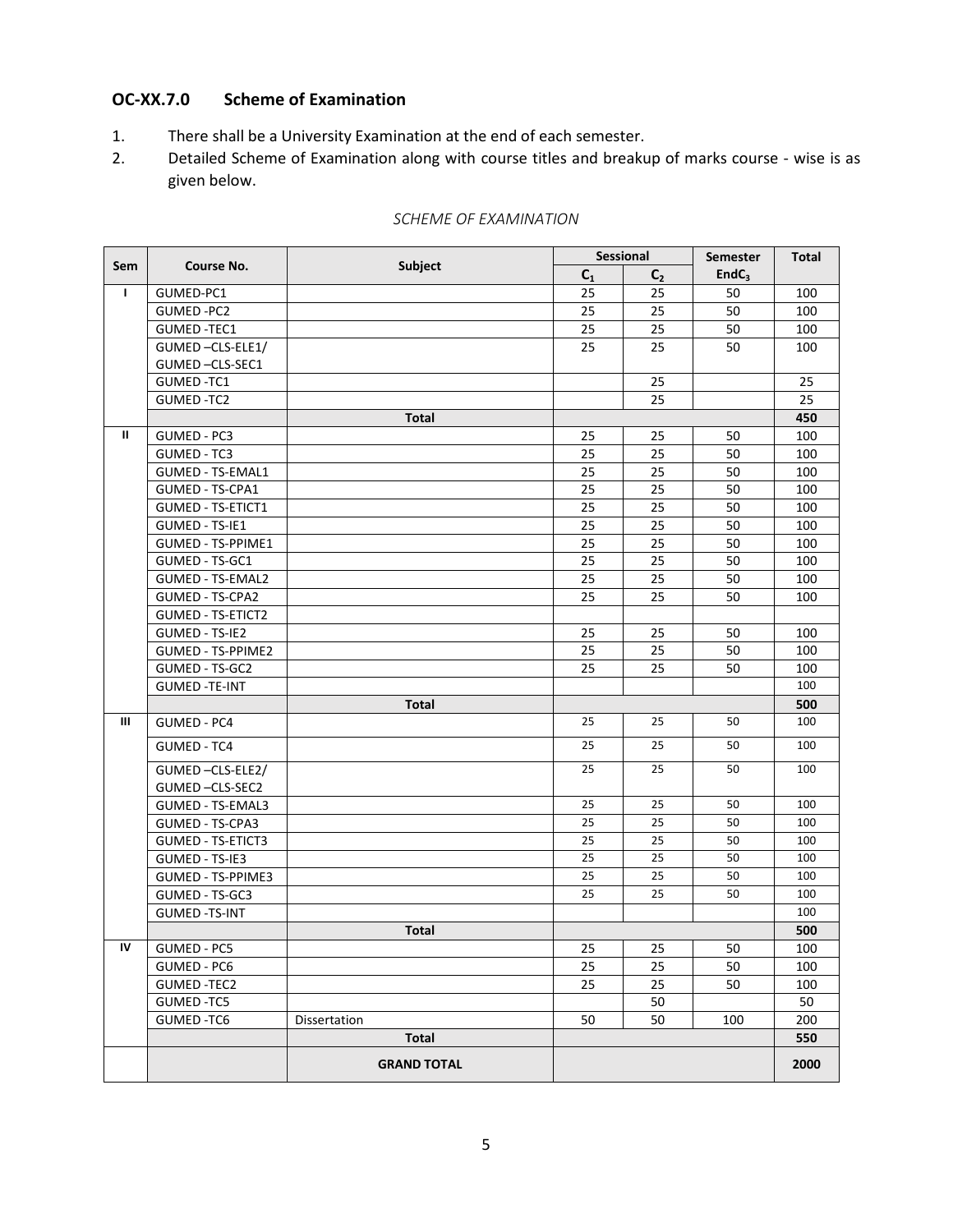3. Duration of semester end examination for all theory courses will be of 2 hours.

Each theory paper comprises of 5 questions of 10 marks each. There shall be one question on each of the four units with internal choice and the fifth question shall include items from all four units with internal choice.

4. Assessment: Distribution of credits and marks

## **A) Assessment Scheme**

| Component             | Units covered | Weightage | <b>Period of Continuous assessment</b> |
|-----------------------|---------------|-----------|----------------------------------------|
| Mid term assessment 1 | 1,2           | 25 %      | End of $8^{\text{th}}$ week            |
| Mid term assessment 1 | 3.4           | 25 %      | End of $16^{th}$ week                  |
| Semester end          | 1,2,3,4       | 50 %      | End of Semester                        |

## **B) Contact Hours and Distribution of Marks**

| <b>Description</b>  | <b>Credits</b> | <b>Contact Hrs</b> | <b>Marks</b> |  |  |  |
|---------------------|----------------|--------------------|--------------|--|--|--|
| Semester I          |                |                    |              |  |  |  |
| PC <sub>1</sub>     | $\overline{4}$ | $3L + 2T = 5$      | 100          |  |  |  |
| TEC I               | $\overline{4}$ | $3L + 2T = 5$      | 100          |  |  |  |
| PC <sub>2</sub>     | $\overline{4}$ | $3L + 2T = 5$      | 100          |  |  |  |
| CCS1                | $\overline{4}$ | $3L + 2T = 5$      | 100          |  |  |  |
| TC1                 | $\mathbf{1}$   | 1 Week Workshop    | 25           |  |  |  |
| TC <sub>2</sub>     | $\mathbf{1}$   | 1 Week Workshop    | 25           |  |  |  |
| <b>Semester II</b>  |                |                    |              |  |  |  |
| TC <sub>3</sub>     | $\overline{4}$ | $3L + 2T = 5$      | 100          |  |  |  |
| TS1                 | $\overline{a}$ | $3L + 2T = 5$      | 100          |  |  |  |
| PC <sub>3</sub>     | $\overline{a}$ | $3L + 2T = 5$      | 100          |  |  |  |
| TS <sub>2</sub>     | 4              | $3L + 2T = 5$      | 100          |  |  |  |
| TE - Internship     | $\overline{4}$ | $2 + 1$ Weeks      | 100          |  |  |  |
| <b>Semester III</b> |                |                    |              |  |  |  |
| TC4                 | $\overline{4}$ | $3L + 2T = 5$      | 100          |  |  |  |
| CCS <sub>2</sub>    | $\overline{4}$ | $3L + 2T = 5$      | 100          |  |  |  |
| PC4                 | $\overline{4}$ | $3L + 2T = 5$      | 100          |  |  |  |
| TS3                 | $\overline{4}$ | $3L + 2T = 5$      | 100          |  |  |  |
| TS-Internship       | 4              | 2+1 Weeks          | 100          |  |  |  |
| <b>Semester IV</b>  |                |                    |              |  |  |  |
| TC <sub>5</sub>     | $\overline{2}$ | 2 Weeks Workshop   | 50           |  |  |  |
| PC5                 | $\overline{4}$ | $3L + 2T = 5$      | 100          |  |  |  |
| TEC <sub>2</sub>    | $\overline{4}$ | $3L + 2T = 5$      | 100          |  |  |  |
| PC <sub>6</sub>     | $\overline{4}$ | $3L + 2T = 5$      | 100          |  |  |  |
| TC6-Dissertation    | 8              | $2T + 2T$          | 200          |  |  |  |

L : (Number of hours engaging a student in lectures in a semester) / 16

T : (Number of hours engaging a student in tutorials in a semester) / 32

P: (Number of hours engaging a student in practicals in a semester) / 32

 $L + T + P = V$  The credit Value of a programme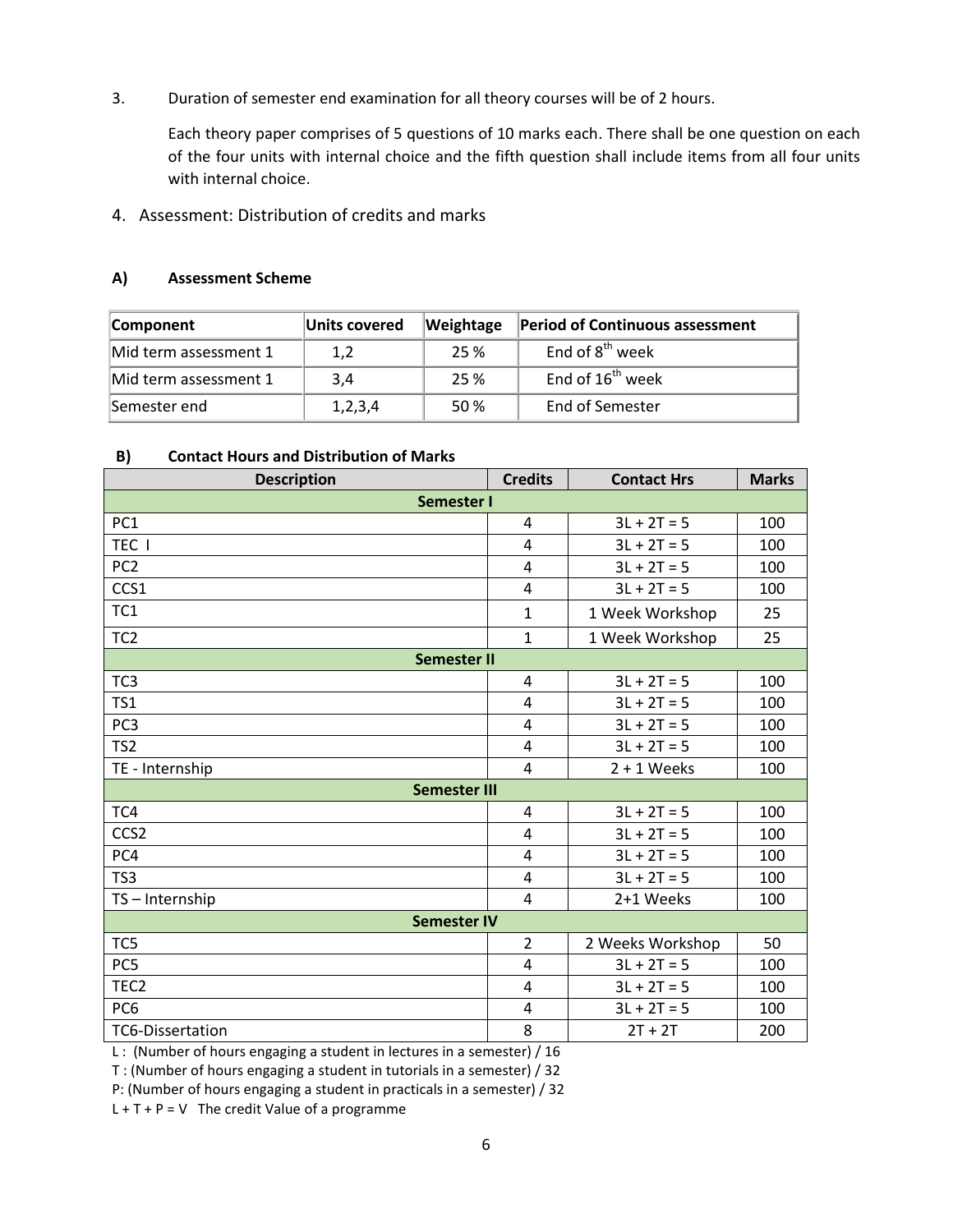# 5. Question paper setting

Question paper setting for  $C_3$  and Valuation.

- (i) There shall be a Board of Examiners approved by the Goa University for preparing, scrutinising and approving the question papers and scheme of valuation for the use at the next examination/s.
- (ii) Question paper for the written tests in C1, C2 and C3 shall be prepared by the faculty teaching the course. Goa University shall supply the question papers for C3 theory examinations.

## **OC-XX. 8. Standard of Passing**

1. A semester is divided into three discrete components namely  $C_1$ ,  $C_2$  and  $C_3$ . The evaluation of the first component  $C_1$  will be done during the first half of the semester while the first 50% of the syllabus is being covered. This will have a weightage of 25%. This will be consolidated during the  $8<sup>th</sup>$  week of the semester. The evaluation of the second component  $C_2$  will be done during the second half of the semester while the next 50% of the syllabus is being covered. This will have a weightage of 25%. This will be consolidated during the  $16^{th}$  week of the semester. In general  $C_1$  and  $C_2$  should be evaluated through Test/seminar/dissertation/presentation/assignment as suitable for a course.

Between the  $18<sup>th</sup>$  and  $20<sup>th</sup>$  week of the semester, the semester end examination will be conducted by the University and this forms the third component of evaluation  $C_3$  with weightage of 50%.

If a candidate has not scored at least 30% in  $C_1$  and  $C_2$  put together, he/she is not allowed to appear for  $C_3$  and shall be deemed to have dropped the course.

It should be noted that evaluated papers/assignments of  $C_1$  and  $C_2$  of assessment are immediately returned to the candidates after obtaining acknowledgement in the register maintained by the concerned teacher for this purpose.

|    | <b>Distribution</b> | Formula                          |
|----|---------------------|----------------------------------|
|    | L: T: P             | $M = ((L+T)*X+(P*Y)) / (L+T+P))$ |
| 2. | $L: T: P = 0$       | $M = X$                          |
| 3. | $L: T = 0: P$       | $M = (L^*X + P^*Y) / (L+P)$      |
| 4. | $L = 0: T: P$       | $M = Y$                          |
| 5. | $L: T = 0: P = 0$   | $M = X$                          |
| 6. | $L = 0: T = 0: P$   | $M = Y$                          |
| 7. | $L = 0 : T : P = 0$ | $M = Z$                          |

The final marks of a course M of  $C_3$  will be computed as per the following table:

*where* 

*X is the marks scored out of 50 in C3 in Theory Y is the marks scored out of 50 in C3 in Practical Z is the marks scored out of 50 in C3 in Tutorial* 

The total marks in a course is  $P = C_1 + C_2 + M$  (after rounding to nearest integer. The grade (G) and grade point (G.P) will be calculated as follows where V is the credit value of the course.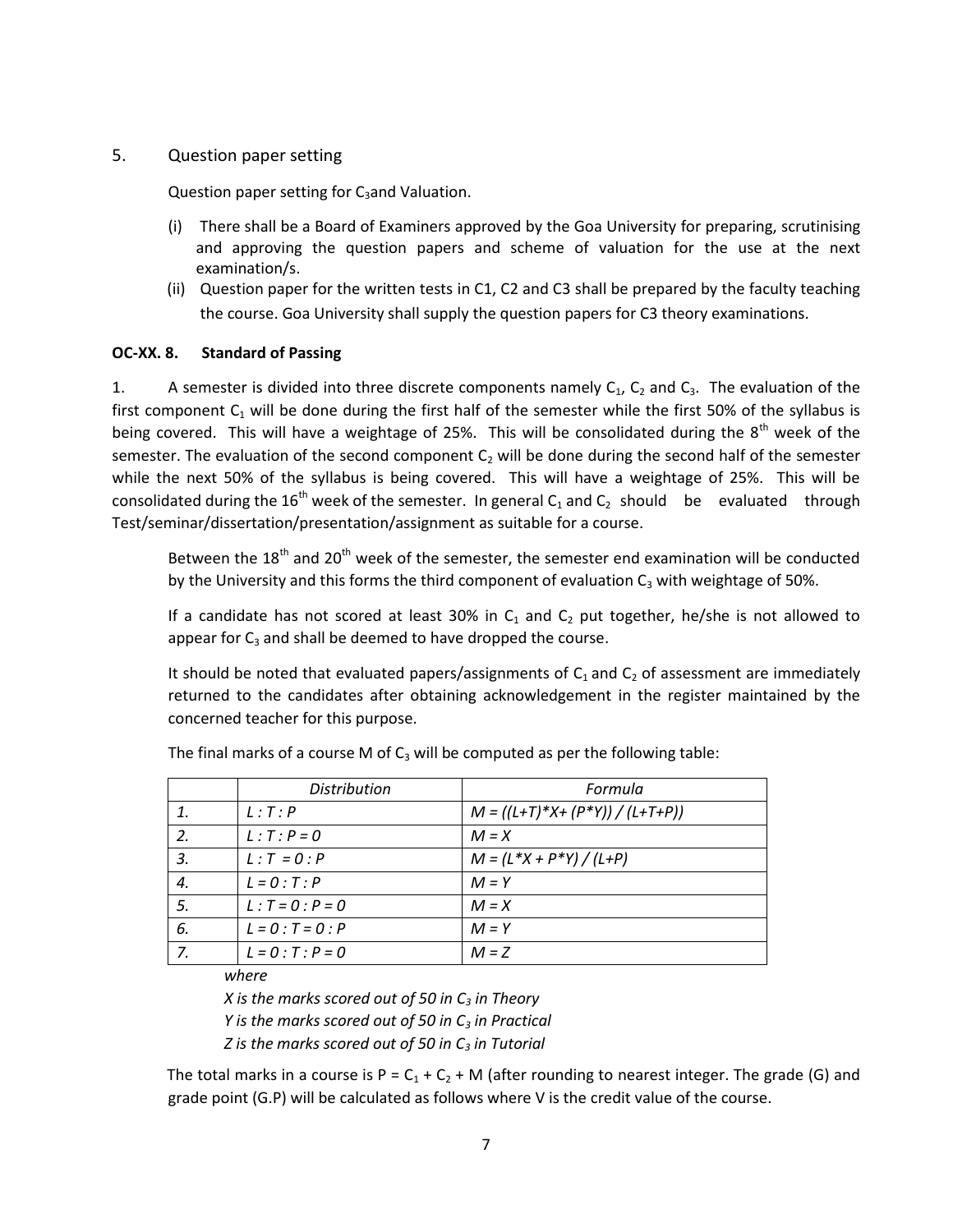| P        | G  | $GP = V \times G$ |
|----------|----|-------------------|
| 90 – 100 | 10 | V $\times$ 10     |
| 80 – 89  | 9  | V $\times$ 9      |
| 70 – 79  | 8  | V × 8             |
| 60 – 69  | 7  | V x 7             |
| 50 – 59  | 6  | V × 6             |
| 40 – 49  | 5  | V $\times$ 5      |
| 30 – 39  | 4  | V ×4              |
| Ი -29    | Ω  | v ×0              |

If a candidate scores in  $C_1 + C_2 \geq 30\%$ ,

 $M \geq 30\%$ 

and  $G \geq 5$  in a course, then he is considered to be successful in that course.

### **OC.XX.9.0 Award of Class.**

After successful completion of the required number of credits, then the overall cumulative grade point average (CGPA) of a candidate is calculated using the formula CGPA =  $\Sigma$ GP / Total number of credits and the class is declared as follows :

|                         | FGP              |                     |  |
|-------------------------|------------------|---------------------|--|
| <b>CGPA</b>             | <b>Numerical</b> | Qualitative         |  |
|                         | Index            | Index               |  |
| $4 \leq CGPA < 5$       | 5                | <b>Second Class</b> |  |
| $5 \leq CGPA < 6$       | 6                |                     |  |
| $6 \leq CGPA < 7$       | 7                | <b>First Class</b>  |  |
| $7 \leq CGPA < 8$       | 8                |                     |  |
| $8 \leq CGPA < 9$       | q                | Distinction         |  |
| $9 \leq$ CGPA $\leq 10$ | 10               |                     |  |

Overall percentage = 10 \* CGPA or is said to be 50% in case CGPA < 5.

However, if C<sub>1</sub> + C<sub>2</sub> 30%, M  $\geq$  30% and with grade G = 4, then a candidate has three options namely conditional success or make up of a course or dropping a course.

## **OC-XX.9.0 Exemptions.**

- 1. A candidate is said to be successful conditionally in a course if his score in  $C_1 + C_2 \ge 30$ %, M  $\ge 30\%$ and grade  $G = 4$ . But this benefit will be available up to a maximum 16 credits for the entire programme of M.Ed. of 2 years. The candidate has to exercise this option within 10 days from the date of notification of results.
- 2. Make-Up of a Course: Under the following circumstances, a candidate can have option to choose MAKE-UP OPTION for  $C_3$ :
	- 1. scores  $\geq$  30% in C<sub>1</sub> + C<sub>2</sub> and M < 30%
	- 2. scores  $\geq$  30% in C<sub>1</sub> + C<sub>2</sub>; M  $\geq$  30% but with grade G = 4

The candidate has to exercise this option within 10 days from the date of notification of results. Once he has chosen the option he has to write the examination which will be conducted within 25